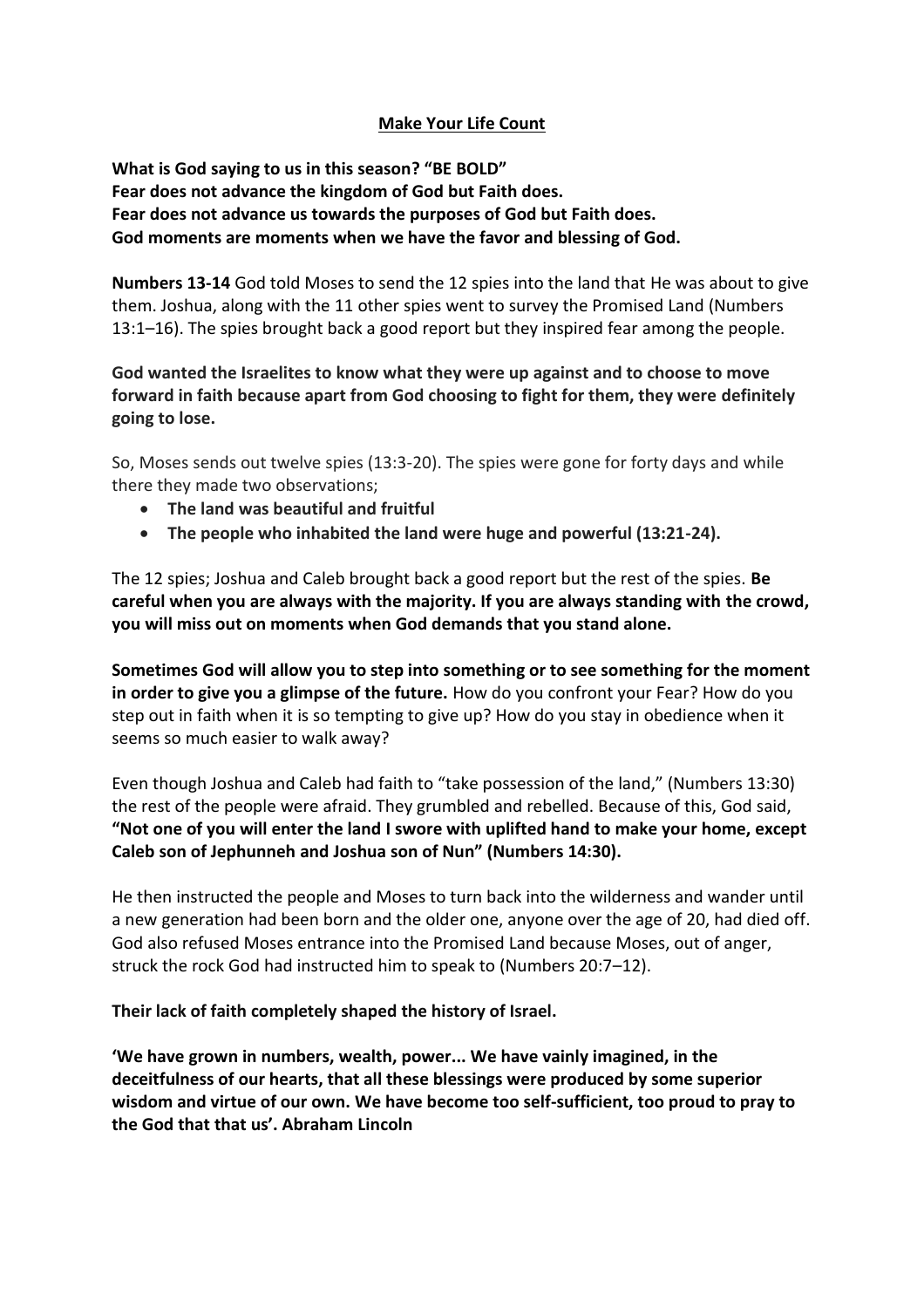### **1. BE GRATEFUL**

See how far you have come. The Children of Israel despite all that they had seen, the parting of the Red sea, the mighty acts of God in Egypt that set them free, they quickly forgot. They saw the **waters become blood**, **frogs fill every place**, **lice become dust across Egypt**, the **swarm of flies fill the land** apart from the land of Goshen, they **saw all the livestock that belong to the Egyptians die**, they **saw the boils afflict everyone in Egypt**, they saw **the hail fire and thunder upon Egypt**. They saw **the locusts come and wipe out everything in** Egypt. There was **darkness upon Egypt for 3 days** and eventually **the death of every firstborn** of both man and animal in Egypt.

**It is not the report from the spies that caused them to be ungrateful, the report only revealed their lack of gratitude. The only thing we can offer to God is our gratitude.** The Children of Israel forgot what God had done. They had a short memory. The children of Israel forgot the miraculous hand of God that had seen them out of Israel. **When we only see what we don't have then we miss out on the blessing of God in the present.** (Numbers 14:1-4)

**We can get so caught up in waiting to really live. Waiting for the perfect moment to enjoy life. You don't have to wait for the perfect job, the perfect partner or the next promotion to make your life count.** Single people in the house don't put your life on hold until you get married. **Live and do what God has placed on your heart in the NOW. You can have an impact right NOW!**

**We can live our lives constantly waiting for that big break or that big thing and miss out on God's plan for our lives**. **The things that are small in our eyes are big in the eyes of God and what is big in our eyes is small in the eyes of God.**

# **2. SEE THE OPPORTUNITY IN THE DIFFICULTY (NUMBERS 13)**

**The greatest challenges of your life will present you with the greatest areas of growth in your life.** The greatest obstacles of our life will provide us with the greatest opportunities. **Strength does not come from winning, it's our struggles that develop our strengths.**

# **God sent the spies not to determine whether they had the strength to win over the land or not but for them to gain a confidence of what God had in store for them.**

There will be seasons in your life when God will open windows to give you a glimpse of what the future holds. Don't let those moments lead you into a season of fear but rather use them as building blocks to grow your faith. The spies saw the same things but responded differently. Joshua and Caleb responded by faith but the others spies responded out of fear.

### **What kept them out of the promised land?**

- **A lack of Faith**
- **Fear**
- **Disobedience (1 Samuel 15:22-23)**
- **Rebellion**

Rebel - A person who resists authority, control or convention. Rebellion exists in families, homes, workplaces.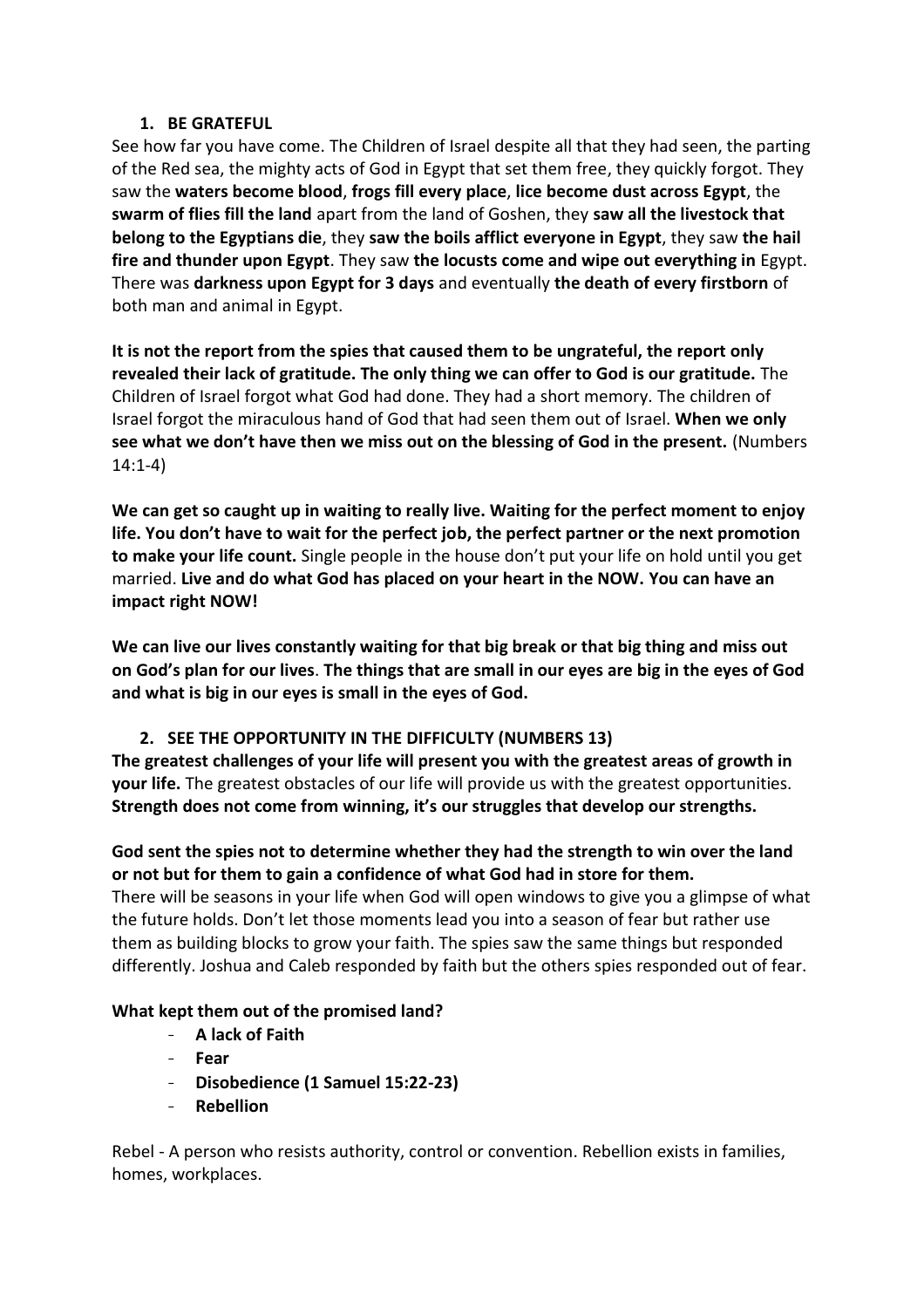Their rebellion against the love of God would stand in the way again and again of walking in the promises of God. Because of their rebellion, a whole generation died in the wilderness. **God doesn't call us to do great things for Him, He calls us to take small steps of faith in obedience and then He will do great things for His own glory.** 

### **In order to overcome your Fear, you have to TRUST that GOD has gone AHEAD OF YOU!** Numbers 14:6-10

We are often times held back by fear. The fear of the unknown, the fear of failure. God calls us to step out of our fear. Even when we feel afraid, may we be men and women who speak Faith. **Fear does not advance the kingdom of God but Faith does.**

### **3. GROW IN YOUR SEASON OF HIDDENNESS**

**For Caleb and Joshua, it was stay faithful in the moment, stay in faith even when it seems impossible, speak faith even when everyone else is confessing differently.** We don't read of the acts of Caleb and Joshua but I believe that there is something that was happening in the lives of these men behind the scenes that makes them see with faith and boldness and not fear and anxiety. **We all want to do great things but God is at first keen to see our faithfulness in the small things.**

**It is not what you do that makes it sacred, it is How and Why you do it? When you do what you do with excellence and for the glory of God then you make it sacred. Do not be mediocre. Do not be careless with what God has entrusted you with.**

**Do not let the reality of your Monday morning, dampen your Sunday fire.** 

**You possess a non-renewable resource, which is headed toward total depletion and that resource is TIME. You can either invest your life or let it dribble through your fingers like sand in an hour glass. If there is ever a time to redeem every second, every minute it is now. You may never have tomorrow.** 

**'You can't count your days, but with the Lord as your savior you can make your days count'. Billy Graham.**

**It is about faithfulness and consistency in the small things: Living with Intentionality**

**God is great not just because nothing is too big for Him; God is great because nothing is too small for Him!**

#### **4. COMMIT TO WALK WITH GOD**

**2 Timothy 1:12**… **because I know whom I have believed, and am convinced that he is able to guard what I have entrusted to him until that day**

Our lives only find meaning in pursuing a relationship with God and His purposes in our lives. Apart from God I am nothing. **The reason many of us miss the miracle is because we are not looking or listening. The best place for you to be is in the will of God.**